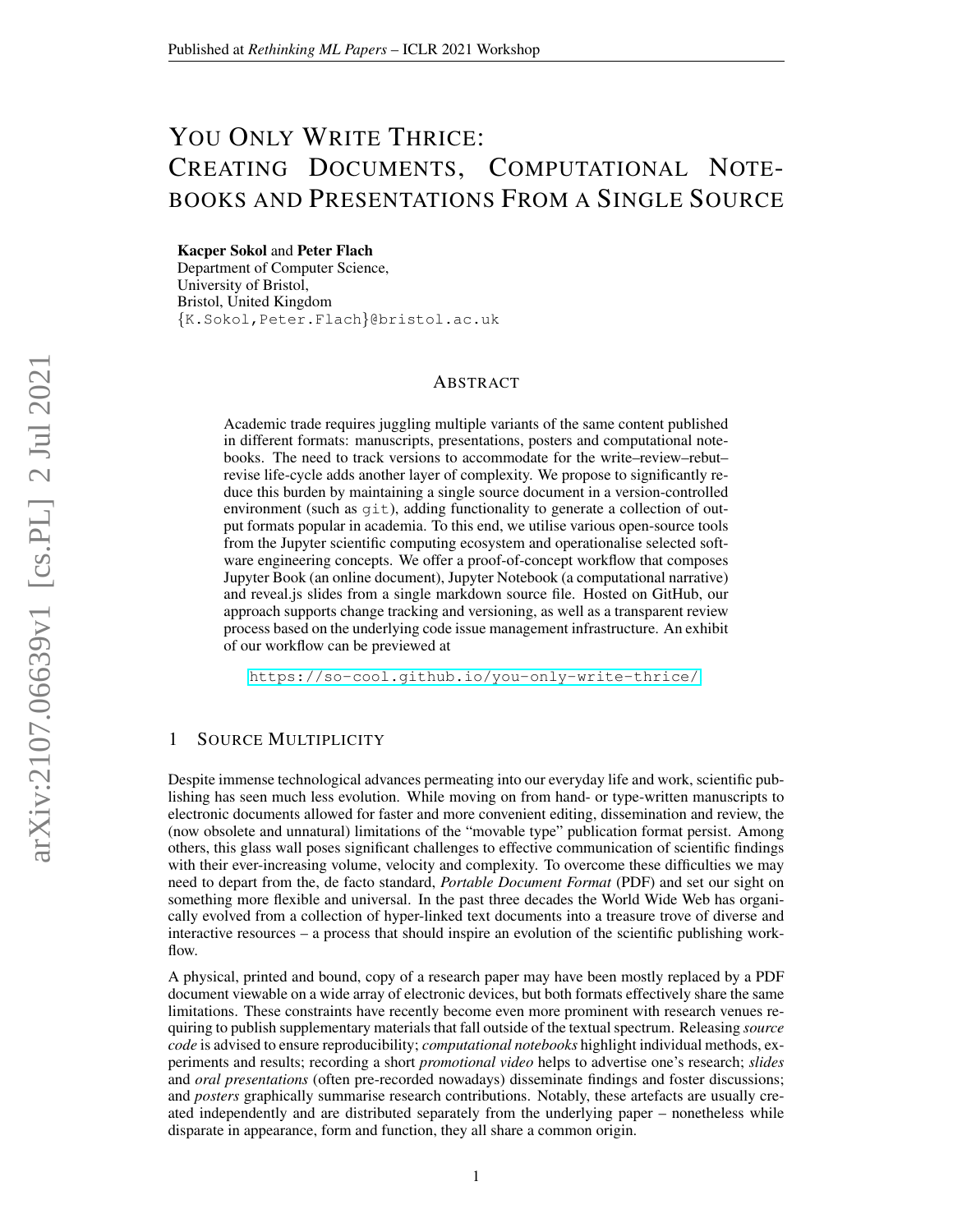

<span id="page-1-1"></span>

Without a designated place for each research output and a dedicated workflow to create and distribute them, they may end up scattered through the Internet. Code may be published on GitHub, computational notebooks distributed via Google Colab or MyBinder, and videos posted on YouTube. Slides and posters, on the other hand, tend to accompany the paper – which itself is placed in proceedings – sparingly with an often outdated version of the article available through arXiv. While organising, distributing and linking all of these resources is a goal in itself, we shall first reconsider the authoring process responsible for their creation. Since delivering each format appears to be an independent task that requires a dedicated effort, having as many of these resources as possible generated from a single source could streamline the process and create a coherent narrative hosted in a single place. While as a community we created technology powerful enough to train vision models in a web browser<sup>[1](#page-1-0)</sup>, we find it somewhat difficult to see beyond the restrictive PDF format and hence increasingly lack publishing tools necessary to carry out our work effectively.

To streamline the process of creating academic content we propose to generate conference artefacts – such as documents (papers), presentations (slides) and computational notebooks – from a single source as depicted in Figure [1.](#page-1-1) By storing all the information in a version-controlled environment (e.g., git) we can also track article evolution and revision, and facilitate a review process similar to the one deployed in software engineering and closely resembling the OpenReview workflow. Combining together research outputs as well as their reviews and revisions could improve credibility and provenance of scientific finding, thus simplifying re-submission procedures and taking the pressure off overworked reviewers. Additionally, including *interactive* materials – such as code boxes and computational notebooks – in the published resources encourages releasing *working* and accessible code.

The envisaged workflow generalises beyond academic publishing and may well be adopted for teaching, for example, producing lecture notes, slides and (computational) exercise sheets. Our proof of concept consists of:

- documents based on *Jupyter Book* [\(Executable Books Community, 2020\)](#page-5-0);
- computational narratives presented as *Jupyter Notebooks* [\(Kluyver et al., 2016\)](#page-6-0); and
- presentations (decks of slides) created with *reveal.js* [\(El Hattab, 2020\)](#page-5-1).

A self-contained example of generating these three artefacts from a single source document is published with GitHub Pages and accessible at

<https://so-cool.github.io/you-only-write-thrice/>.

<span id="page-1-0"></span><sup>1</sup><https://teachablemachine.withgoogle.com/>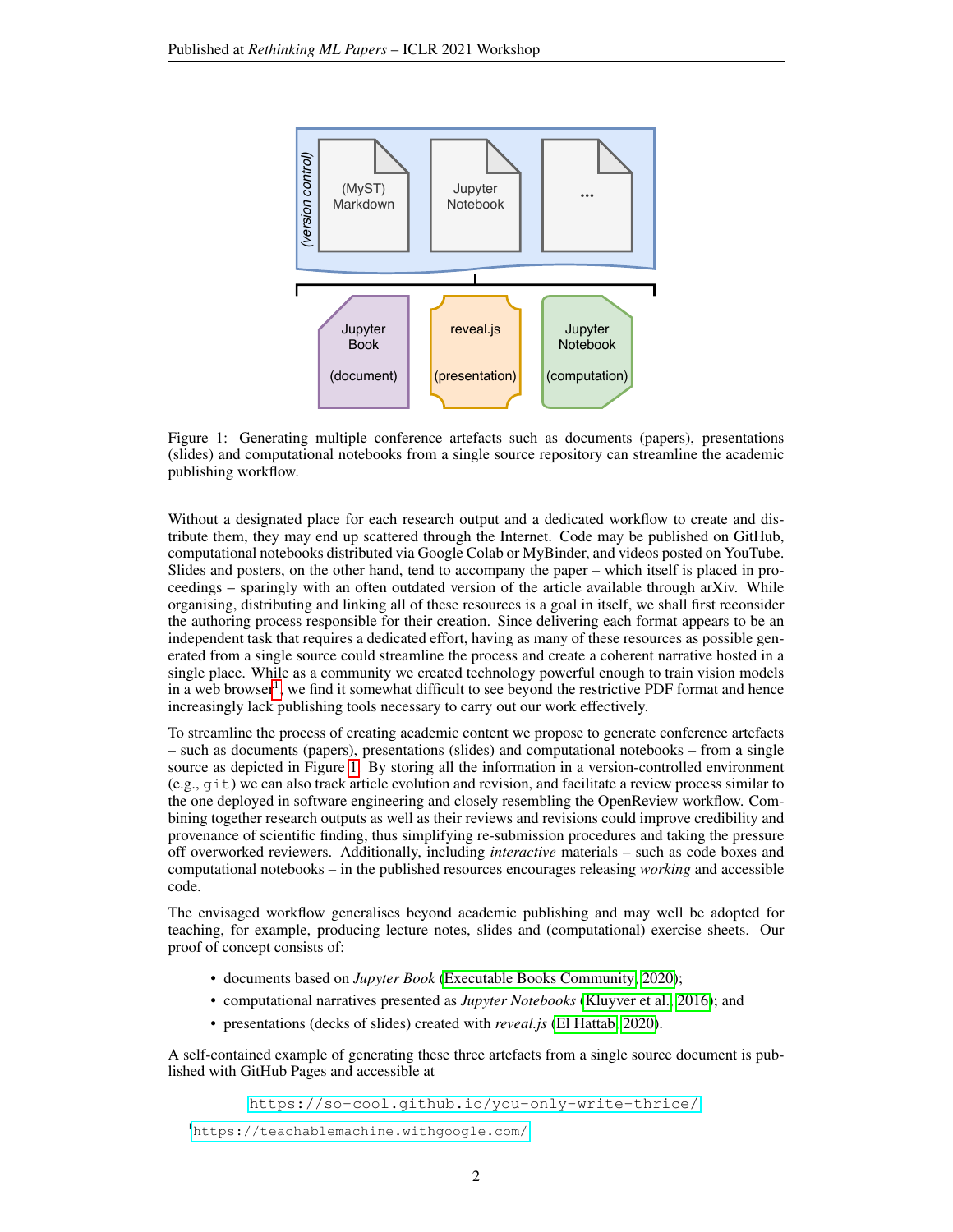The text is written in extended markdown syntax (MyST flavour), and the code is executed in Python, however any programming language supported by the Jupyter ecosystem can be used. These sources are hosted on GitHub and can be inspected at

<https://github.com/so-cool/you-only-write-thrice/>.

Publishing these diverse materials as interactive web resources democratises access to cutting-edge research since they can be explored directly in the browser without installing any software dependencies. While the main output of the proposed workflow is a collection of HTML pages, it can also produce static formats such as PDF or EPUB, albeit forfeiting all of the discussed advantages.

As it stands, our workflow consists of open-source tools, but it relies on free tiers of commercial services. To ensure longevity and sustainability, we need community-driven software and infrastructure for hosting, reviewing and publishing resources in the proposed formats, for example, taking inspiration from the OpenReview model. Being able to influence its development, we could prioritise features needed for a wider adoption of this bespoke platform, e.g., by implementing anonymous submission and review protocols, which are not available in commercial solutions such as GitHub or Bitbucket. At the content-generation end, our workflow relies heavily on the Jupyter ecosystem. Jupyter Book and MyST Markdown provide basic text formatting and implement academic publishing features such as mathematical typesetting (with LATEX syntax) and bibliography management (with BIBTEX). The platform is still in early development and exhibits certain limitations, e.g., finegrained layout customisation may be difficult, which is particularly noticeable with reveal.js slides. However, the Jupyter Book environment can be extended with custom plugins, which in the long term may be as plentiful as LATEX packages; for example, we built support for non-mainstream pro-gramming languages such as SWI Prolog<sup>[2](#page-2-0)</sup>, cplint<sup>[3](#page-2-1)</sup> and ProbLog<sup>[4](#page-2-2)</sup> that are not natively supported by Jupyter. While the openness and transparency of the proposed workflow can be considered its forte, the same qualities may also pose challenges for academic publishing, which need to be explored further before pursuing this avenue.

A part of our workflow derives from the *computational narrative* concept, which interweaves prose with executable code, thus improving reproducibility and accessibility of scientific findings. The most prominent example of this technology are Jupyter Notebooks delivered to the audience through MyBinder or Google Colab. Content that is more narrative-driven, on the other hand, can be published with Bookdown [\(R Studio, 2020\)](#page-6-1) – a toolkit comparable to Jupyter Book but stemming from the R language ecosystem. A similar publication platform, dedicated to research papers, is Distill<sup>[5](#page-2-3)</sup>, however its wider adoption is hindered by the degree of familiarity with web technologies required of authors. Additionally, the proposed workflow borrows from software engineering; in particular, code versioning and review. The former is not widely adopted by the scientific community, partially contributing to scientific papers lacking evolution traces and provenance that could shine a light on their journey through rejection and acceptance at various workshops, conferences and journals. On the other hand, the software-like review process of academic writing has been adopted by The Open Journals<sup>[6](#page-2-4)</sup>, for example, the Journal of Open Source Software<sup>[7](#page-2-5)</sup>, further improving on the model operationalised by OpenReview.

### 2 PUBLISHING WORKFLOW

The academic publishing life-cycle consists of four distinct steps: composing, reviewing, publishing and presenting. Researchers need to write down their findings, get them reviewed and revised, formally publish them adhering to bibliometric standards, and, finally, present their work in different formats: as academic writing, conference talks, poster sessions, promotional videos, blog posts,

<span id="page-2-0"></span><sup>2</sup><https://book-template.simply-logical.space/>

<span id="page-2-2"></span><span id="page-2-1"></span><sup>3</sup><http://cplint-template.simply-logical.space/>

<sup>4</sup><https://problog-template.simply-logical.space/>. ProbLog is unique in this aspect as it can either be executed directly from Python (through a custom interpreter, thus not requiring a dedicated plugin) or with bespoke code boxes (as is the case with SWI Prolog and cplint).

<span id="page-2-3"></span><sup>5</sup><https://distill.pub/>

<span id="page-2-5"></span><span id="page-2-4"></span><sup>6</sup><https://www.theoj.org/>

 $7$ <https://joss.theoj.org/>. The submission and review process is outlined in the journal's documentation published at <https://joss.readthedocs.io/>.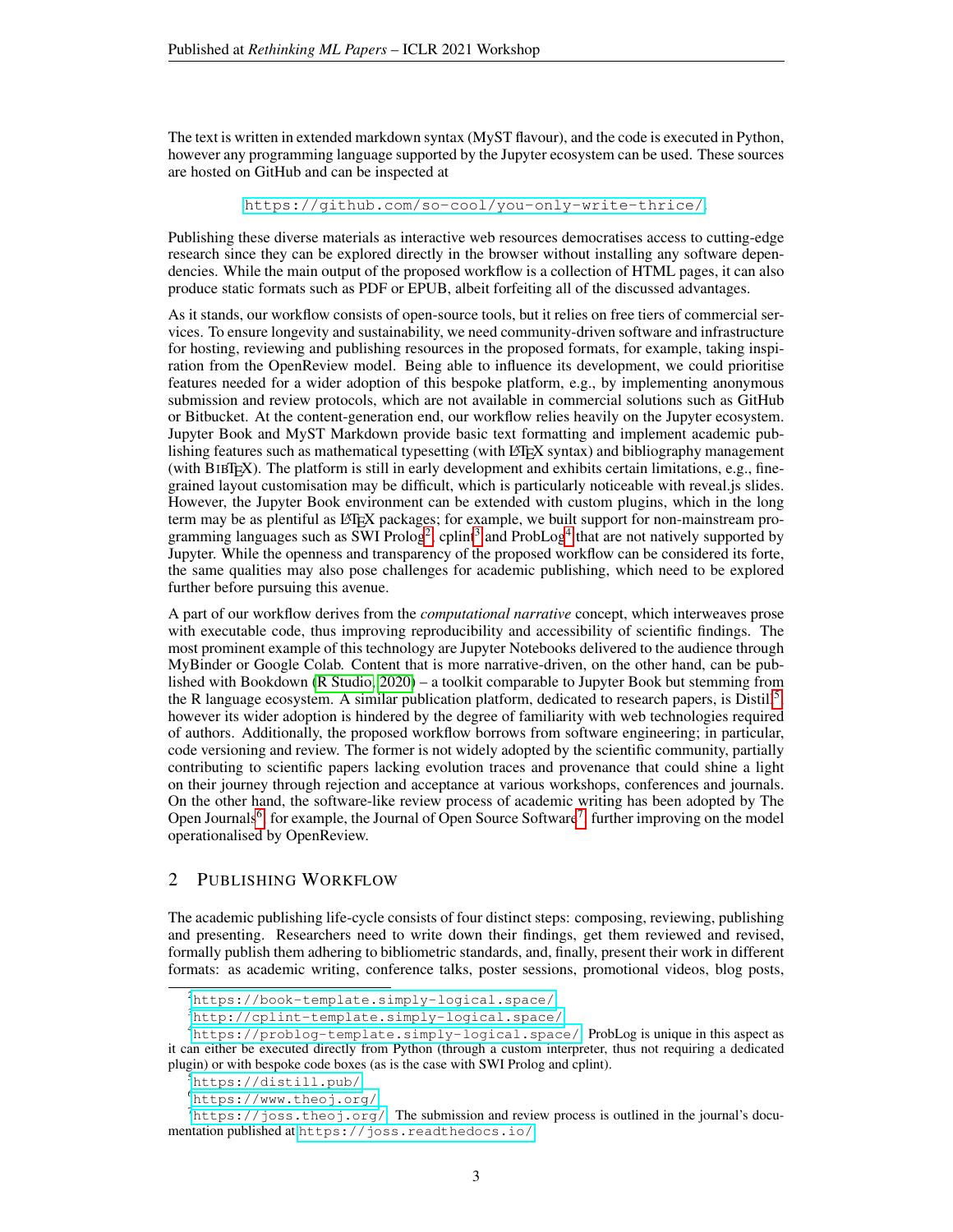press releases and public engagement events, among others. Each artefact produced in this process constitutes a different entry point to the research outputs, allowing a diverse audience to freely explore a wide range of its – theoretical, computational and experimental – aspects. However, despite sharing a common origin, the current publishing workflow requires us to craft each piece of this mosaic separately.

To address this issue, we propose a proof-of-concept pipeline for composing academic articles, computational notebooks and presentations from a single curated source, helping to document and disseminate research in accessible, transparent and reproducible formats. To this end, we harness modern web technologies, e.g., reveal.js, and open-source software from the Jupyter ecosystem, in particular Jupyter Book and Jupyter Notebook/Lab. Such an approach allows exploring and interacting with research outputs directly in a web browser (including mobile devices), thus alleviating technological and software barriers – akin to what PDF did for electronic documents. Finally, we tackle the review step by linking it to the document source, which permits a much more structured and conversational process that feels more natural and intuitive.

Composing The backbone of our workflow are documents written in MyST Markdown – an extended markdown syntax that supports basic academic publishing features such as tables, figures, mathematical typesetting and bibliography management. Content written in this format is highly interoperable and can be converted to LATEX, HTML, PDF or EPUB outside of the proposed system, thus serve as a source for, or a component of, other authoring environments. The key to automatically composing a variety of output formats is the syntactic sugar allowing to superficially split the content into *fragments* and annotate them. These *tags* prescribe how each piece of prose, figure or code should be treated  $-$  e.g., included, skipped or hidden  $-$  when building different target formats. Then, Jupyter Book can process selected fragments to generate web documents and computational narratives, the latter of which may be launched as Jupyter Notebooks with either MyBinder or Google Colab. While this is already a step towards "reproducibility by design", having content that depends on code implicitly encourages releasing it as a software package that can be invoked whenever necessary, therefore improving reproducibility even further. The aforementioned source annotation can also specify a slide type and its content in a presentation composed with reveal.js, streamlining yet another aspect of the academic publishing workflow. While each of these artefacts is destined for web publication, their trimmed version can also be exported to formats such as PDF or EPUB.

**Reviewing** In the proposed workflow, we envisage storing the document source in a versioncontrolled environment similar to git, which has two benefits. First, it enables tracking changes in the document, versioning it and monitoring its evolution through various workshops, conferences and journals submissions. Secondly, such a setting supports peer review inspired by code review in software engineering. In this model, the reviewers could attach their comments to specific locations in the paper, allowing other reviewers to chime in and the paper authors to address very specific concerns explicitly linked to the submitted document. Furthermore, this structure creates a discussion-like experience, which should feel more natural to humans – akin to comments and discussions in shared document writing platforms such as Google Docs, Microsoft Office Word and Overleaf. The entire process can be made more structured and objective by providing the reviewers with general checklists and a collection of tags to annotate each of their concerns (e.g., typo, derivation error or incorrect citation). The rebuttal and revision stage is also simplified in this framework since all of the changes applied to the document are tracked and can be linked to individual reviewer comments.

Such a formalisation of the review–rebut–revise cycle significantly increases the transparency and provenance of the entire process. This approach can be trialled through the *Pull Request* functionality of commercial code sharing platforms, such as GitHub or Bitbucket, before investing more time and resources into the development of a dedicated (self-hosted and open-source) technology. While doing so would not allow for anonymous peer-review, the process could start with implementing and improving upon the aforementioned model operationalised by the the Open Journals, helping to identify and prioritise features expected of the dedicated platform. Similarly, displaying a reviewer's comments could be delayed until the review is finalised to avoid bias, followed by merging them with other comments placed in close proximity. Notably, adapting the proposed review format would not require version-control or software engineering skills since all of the complexi-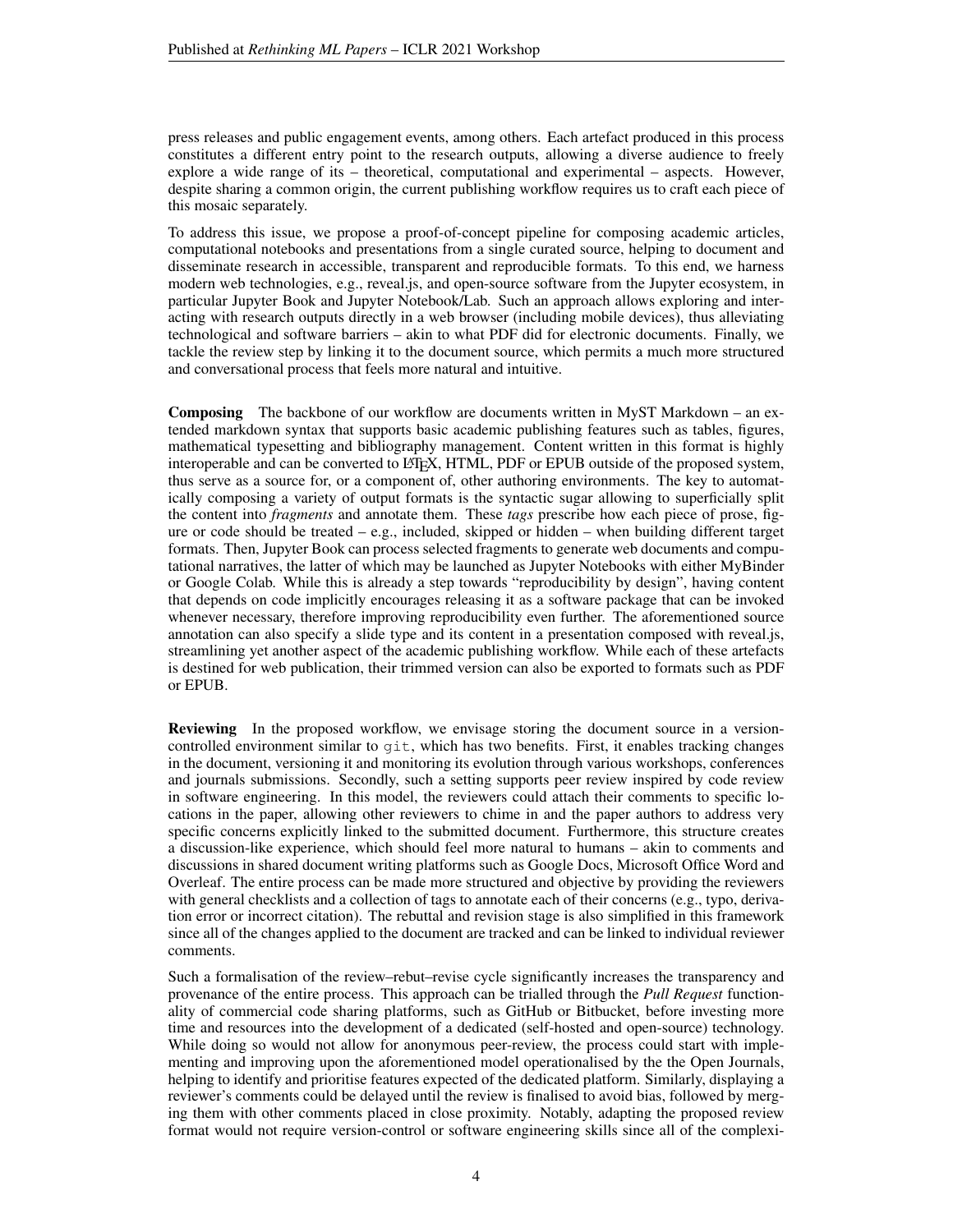ties are abstracted away by the user interface. Since the review could be permanently attached to the submission, the implications of this approach would need to be studied and understood before enforcing it. Alternatively, or in addition to the above process, external services such as *hypothe-* $sis<sup>8</sup>$  $sis<sup>8</sup>$  $sis<sup>8</sup>$  or *utterances*<sup>[9](#page-4-1)</sup> – which are available as (experimental) Jupyter Book plugins – could be used to collaboratively review, comment, discuss or annotate submissions.

Publishing Since the content source is stored in a version-controlled environment, one can imagine submitting a document for review by specifying its particular version (e.g., by tagging a selected git commit), with the publication process following the same procedure. Such a versioning approach would also demystify the journey of a paper through various workshops, conferences and journals, and clarify the improvements made after each rejection. In this setting, bibliometrics can be achieved by automatically minting Digital Object Identifiers (DOI) upon publication, for example, using *zenodo*[10](#page-4-2), which is already integrated with software versioning mechanisms provided by GitHub and Bitbucket. Another bibliometrics strategy suitable for web technologies can be derived from tools such as Google Analytics, which could be deployed to collect fine-grained information about the readers and hyper-links pointing to and from the publication, thus allowing to build a detailed network of connected documents. While the format is intended for web publication, it can also be stored on a personal computer or converted into monolithic entities such as LATEX, PDF or EPUB. This interoperability allows to archive any or all variants of the document to ensure its longevity and accessibility. Notably, by connecting the local copy to a custom execution environment, the interactivity of the materials can be preserved offline.

**Presenting** The proposed authoring framework alleviates the need to create separate articles, computational narratives and slides by building them from a single markdown source. Since these artefacts are intended for web publication, they can take advantage of modern technologies that can make them interactive, thus more engaging. For example, the RISE extension of the Jupyter Notebook platform [\(Avila, 2020\)](#page-5-2) allows launching reveal.js presentations with executable code boxes. By building bespoke plugins, we can enable support of less prominent programming languages (recall the aforementioned example of SWI Prolog) and create additional output formats such as blog posts or academic posters. Since the materials are delivered as web pages, technological barriers are lifted, portability is guaranteed and sharing is made easy. Finally, the proposed workflow can be deployed in education to prepare lectures, courseworks, exercises, notes and (self-)study materi-als, therefore supporting both synchronous and asynchronous learning – see the online release<sup>[11](#page-4-3)</sup> of our interactive edition [\(Flach & Sokol, 2018\)](#page-5-3) of the *Simply Logical* textbook [\(Flach, 1994\)](#page-5-4) for an example.

# 3 CONCLUSIONS

In this paper we proposed a novel publication workflow built around Jupyter Book, Jupyter Notebook and reveal.js. Our exhibit demonstrates how to create narrative-driven documents (peppered with executable code examples), computational notebooks and interactive slides, all from a single markdown source. Furthermore, we outlined a strategy for hosting and disseminating such materials through version-controlled environments similar to code sharing repositories. Such a platform facilitates an intuitive review mechanism inspired by software engineering practice, thus endowing provenance and transparency to the scientific publication process. While our exhibit is currently a bare-bones proof-of-concept built from open-source tools, it shows the potential for transforming the current PDF workflow into an environment focused on content creators and reviewers. One can even imagine automating parts of this process with "bots" validating submissions based on predefined criteria, and partially pre-populating a review form to streamline the entire publication life-cycle (akin to continuous integration and deployment pipelines in software engineering).

While addressing some of the main issues with current publishing practice, the proposed workflow is not (yet) a silver bullet and the underlying technology needs further development to mature into reliable software. We envisage that engagement of the scientific community and open discussion are

<span id="page-4-0"></span><sup>8</sup><https://hypothes.is/>

<span id="page-4-1"></span><sup>9</sup><https://utteranc.es/>

<span id="page-4-2"></span><sup>10</sup><https://zenodo.org/>

<span id="page-4-3"></span><sup>11</sup><https://book.simply-logical.space/>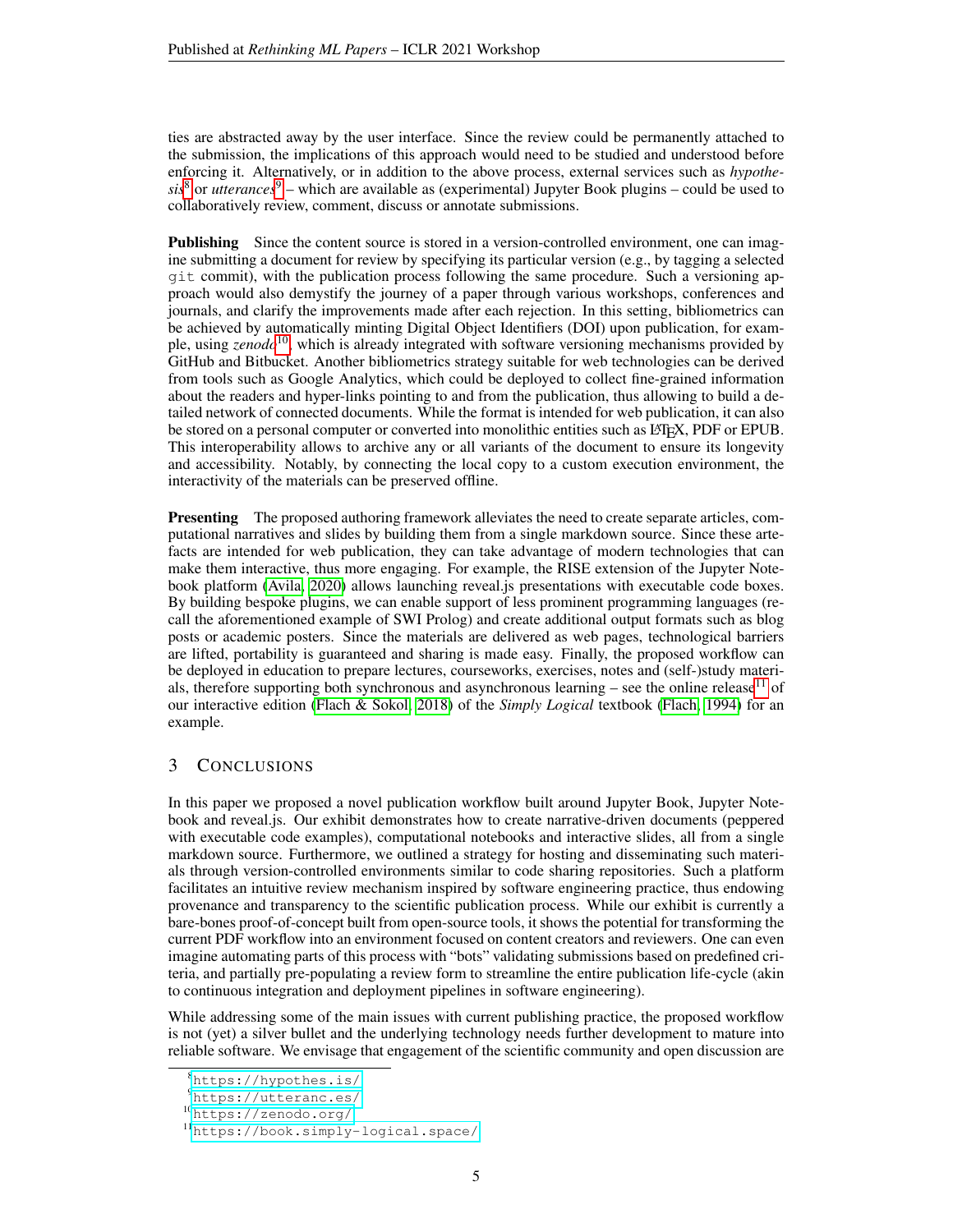needed to steer the development and foster broader adoption of such tools, for example, workshops encouraging submission and review in such a format. Interactivity is a great advantage of Jupyter Book publications, but the compute resources employed to execute the underlying code have to be accounted for and provisioned since relying upon free code-execution environments (such as Google Colab and MyBinder) is not sustainable in the long term. Given that the main output of the proposed workflow is a collection of web pages, they either need to be accessed online or downloaded and browsed locally to take full advantage of their format; generating PDFs and EPUBs is also possible, however they lack interactivity and may not be visually appealing since they only play a secondary role. Notably, the proposed framework is not as powerful as LATEX, which benefits from decades of development and a rich ecosystem of packages, therefore any customisation or automation will require a bespoke plugin that may be slow to create and buggy at first. Nonetheless, without making the first step – and addressing the disadvantages associated with it – the publishing process will not benefit from the technology that we developed to make our research possible in the first place.

#### ACCESSIBILITY STATEMENT

The main output format of the proposed Jupyter Book publishing workflow are HTML pages, and the ubiquity of web technologies ensures availability of compatible accessibility tools. In particular, adherence to web accessibility standards and utilisation of commonplace assistive technology can render the artefacts of our workflow widely approachable. For example, tools such as navigation aids; screen readers; screen magnifiers; page display colour, contrast and brightness adjustments; as well as font (size and colour) customisation can be easily deployed. Additionally, accessibility of computational notebooks is constantly monitored and improved by the Project Jupyter's Acces-sibility Working Group<sup>[12](#page-5-5)</sup>. Similarly, the reveal. is platform allows inclusion of custom plugins, with availability of community-developed accessibility improvements<sup>[13](#page-5-6)</sup>.

Since the generated web resources are *static* (from the technology perspective), they can be downloaded onto a personal computer and browsed offline. The use of modern web technologies makes them *responsive*, thus compatible with computers and mobile devices of varying screen size. In addition to the HTML output, the proposed workflow can build other popular formats such as PDF or EPUB, which are suitable for tablets and e-readers. We envisage hosting the content source files at popular code sharing and versioning platforms – such as GitHub or Bitbucket – that support rich ticketing and issue management systems. In particular, the readers can use these mechanisms to provide feedback and raise accessibility concerns.

#### ACKNOWLEDGEMENTS

This work was supported by the TAILOR Network<sup>[14](#page-5-7)</sup> – an ICT-48 European AI Research Excellence Centre funded by EU Horizon 2020 research and innovation programme, grant agreement number 952215. Among others, TAILOR explores novel ways of working and publishing, including AIpowered collaboration tools, and AI training platforms and materials.

#### **REFERENCES**

<span id="page-5-2"></span>Damián Avila. RISE, October 2020. URL <https://github.com/damianavila/RISE>.

<span id="page-5-1"></span>Hakim El Hattab. reveal.js, October 2020. URL [https://github.com/hakimel/reveal.](https://github.com/hakimel/reveal.js) [js](https://github.com/hakimel/reveal.js).

<span id="page-5-0"></span>Executable Books Community. Jupyter Book, February 2020. URL [https://doi.org/10.](https://doi.org/10.5281/zenodo.4539666) [5281/zenodo.4539666](https://doi.org/10.5281/zenodo.4539666).

<span id="page-5-4"></span>Peter Flach. *Simply Logical: Intelligent Reasoning by Example*. John Wiley, 1994. URL [https:](https://www.cs.bris.ac.uk/~flach/SimplyLogical.html) [//www.cs.bris.ac.uk/˜flach/SimplyLogical.html](https://www.cs.bris.ac.uk/~flach/SimplyLogical.html).

<span id="page-5-3"></span>Peter Flach and Kacper Sokol. *Simply Logical: Intelligent Reasoning by Example – Online Edition*. Zenodo, 2018. doi: 10.5281/zenodo.1156977. URL [https://doi.org/10.5281/](https://doi.org/10.5281/zenodo.1156977) [zenodo.1156977](https://doi.org/10.5281/zenodo.1156977).

<span id="page-5-5"></span><sup>12</sup><https://github.com/jupyter/accessibility/>

<span id="page-5-6"></span><sup>13</sup><https://github.com/marcysutton/reveal-a11y/>

<span id="page-5-7"></span><sup>14</sup><https://tailor-network.eu/>